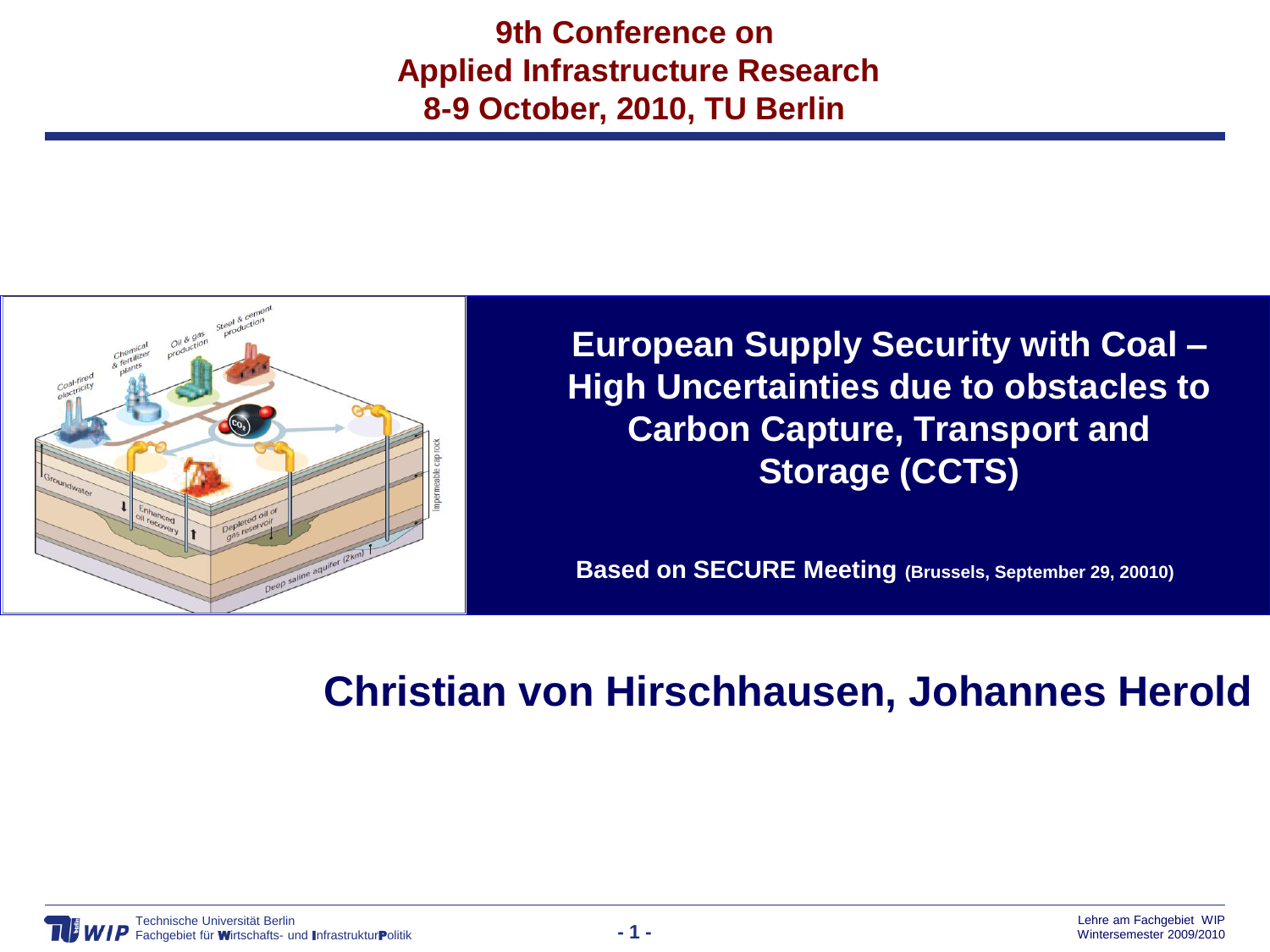### **Agenda**

#### **1.Introduction**

**2.(Steam) Coal: No Serious Supply Security Issues**

**3.The Real Issue: CCTS (Carbon Capture, Transport, and Storage)**

**4.Conclusions**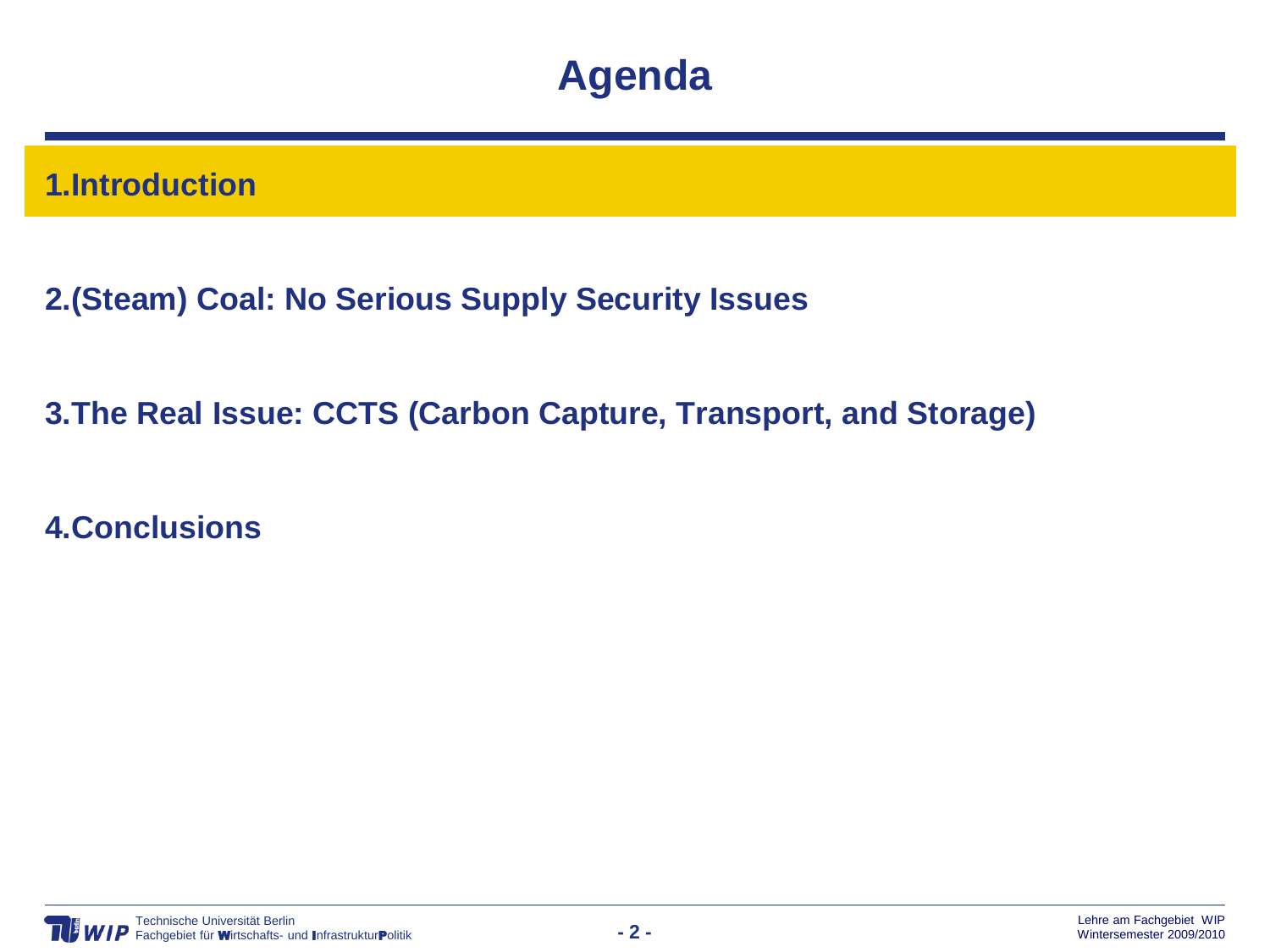• **The real issue in European supply security regarding coal is not the resource availability, but the absence of an economically and politically sustainable use of the coal for electricity, liquefaction, gasification, industrial applications etc., due to obstacles in the implementation of a CCTS (carbon capture, transportation, and storage) value-added chain**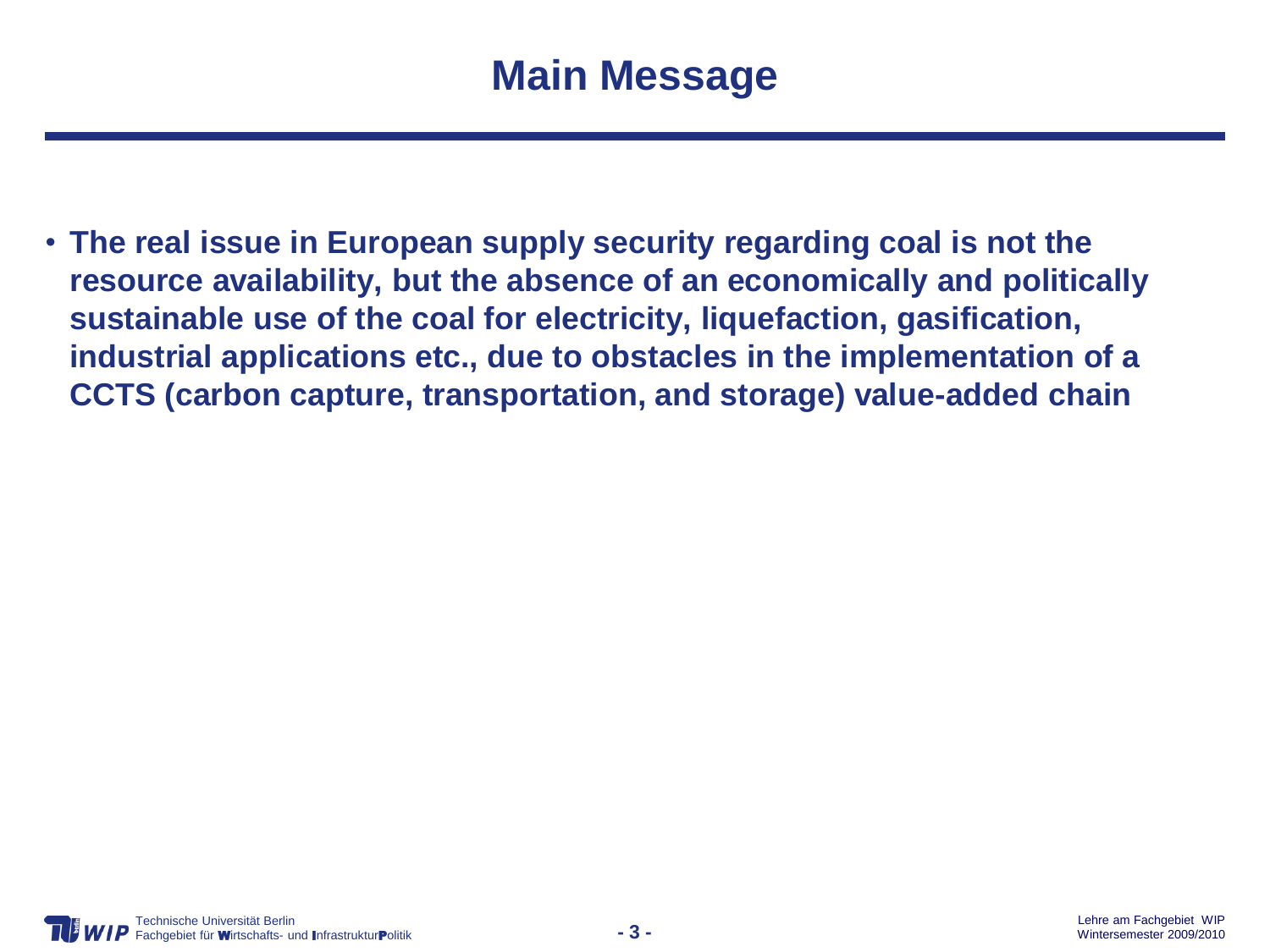### **Agenda**

#### **1.Introduction**

**2.(Steam) Coal: No Serious Supply Security Issues**

**3.The Real Issue: CCTS (Carbon Capture, Transport, and Storage)**

**4.Conclusions**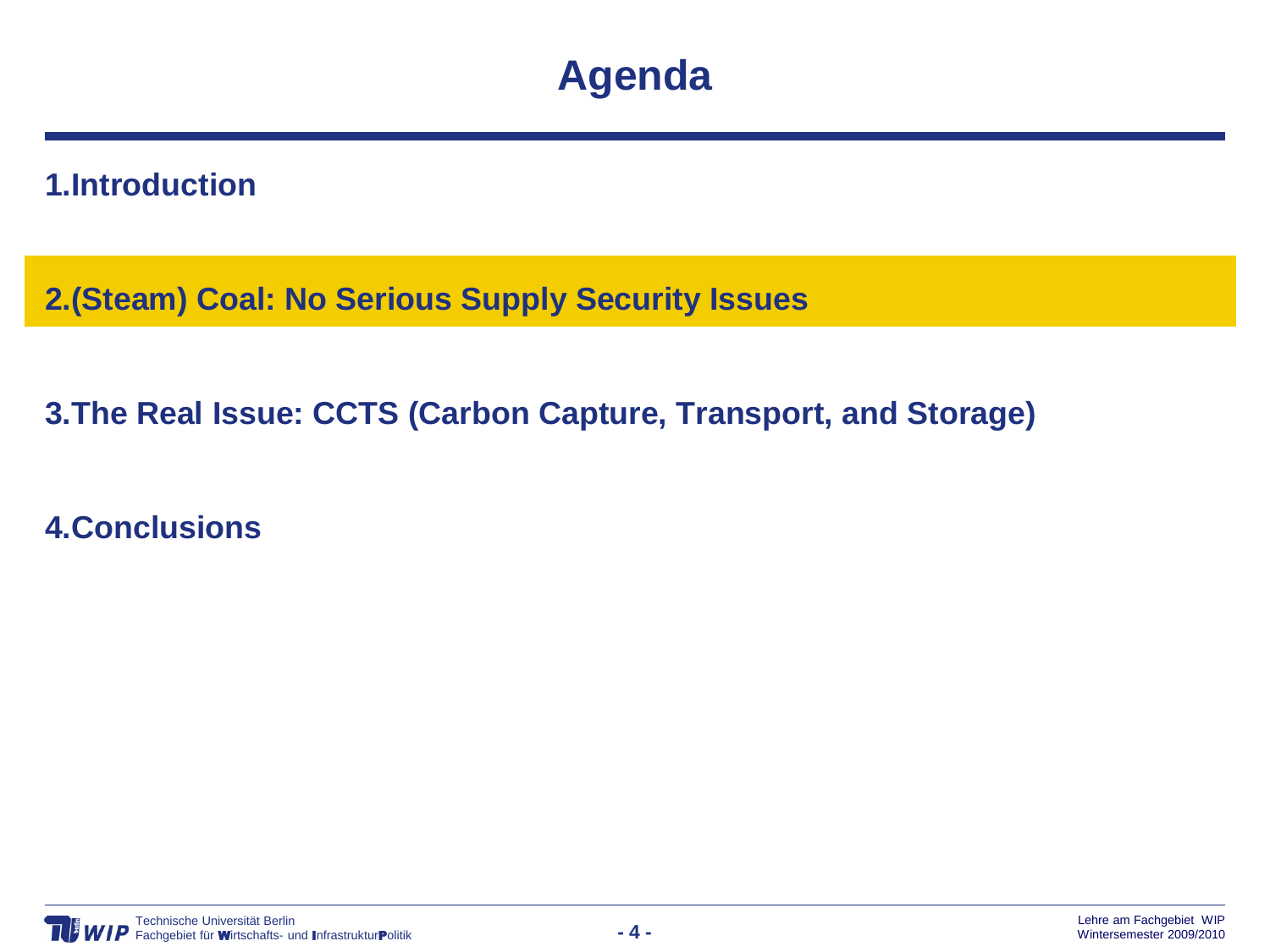### **Upstream: Threat Identification and Assessment**

- **Large share of imports in many European countries**
- **Climate policies may result in reduction / abolition of coal use in power generation in Europe**

|                                                                                                                                              | <b>Import</b><br>dependency<br>rate | <b>Share of</b><br>steam coal in<br>electricity<br>production |  |  |  |
|----------------------------------------------------------------------------------------------------------------------------------------------|-------------------------------------|---------------------------------------------------------------|--|--|--|
| <b>Germany</b>                                                                                                                               | 69.2%                               | 20.6%                                                         |  |  |  |
| <b>Italy</b>                                                                                                                                 | 99.5%                               | 14.4%                                                         |  |  |  |
| <b>Spain</b>                                                                                                                                 | 71%                                 | 23.5%                                                         |  |  |  |
| <b>UK</b>                                                                                                                                    | 63.4%                               | 33.7%                                                         |  |  |  |
| <b>USA</b>                                                                                                                                   | 1.8%                                | 47.9%                                                         |  |  |  |
| <b>Japan</b>                                                                                                                                 | 99.5%                               | 24.5%                                                         |  |  |  |
| <b>South Korea</b>                                                                                                                           | 95.4%                               | 35.1%                                                         |  |  |  |
| <b>Taiwan</b>                                                                                                                                | 100%                                | 52.8%                                                         |  |  |  |
| Steam Coal Import Dependency Rate (2006)<br>Steam Committee Bepericies its visit (2007) Coal Information; IER (2009) Electricity information |                                     |                                                               |  |  |  |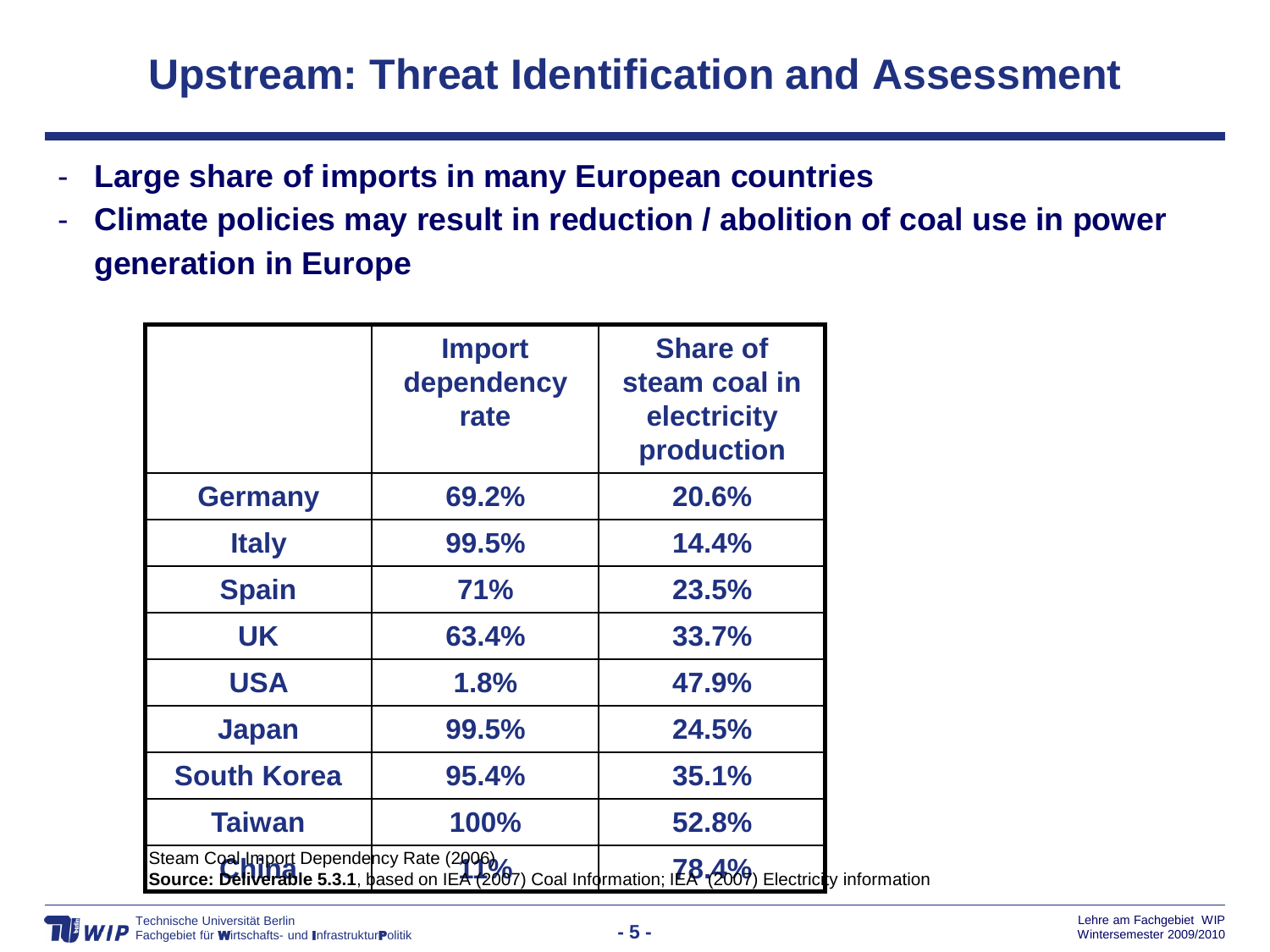## **Seaborne Trade of Steam Coal: High Degree of Diversification of European Supplies**

**Seaborne traded steam coal 2007: 607 Mio. t** 

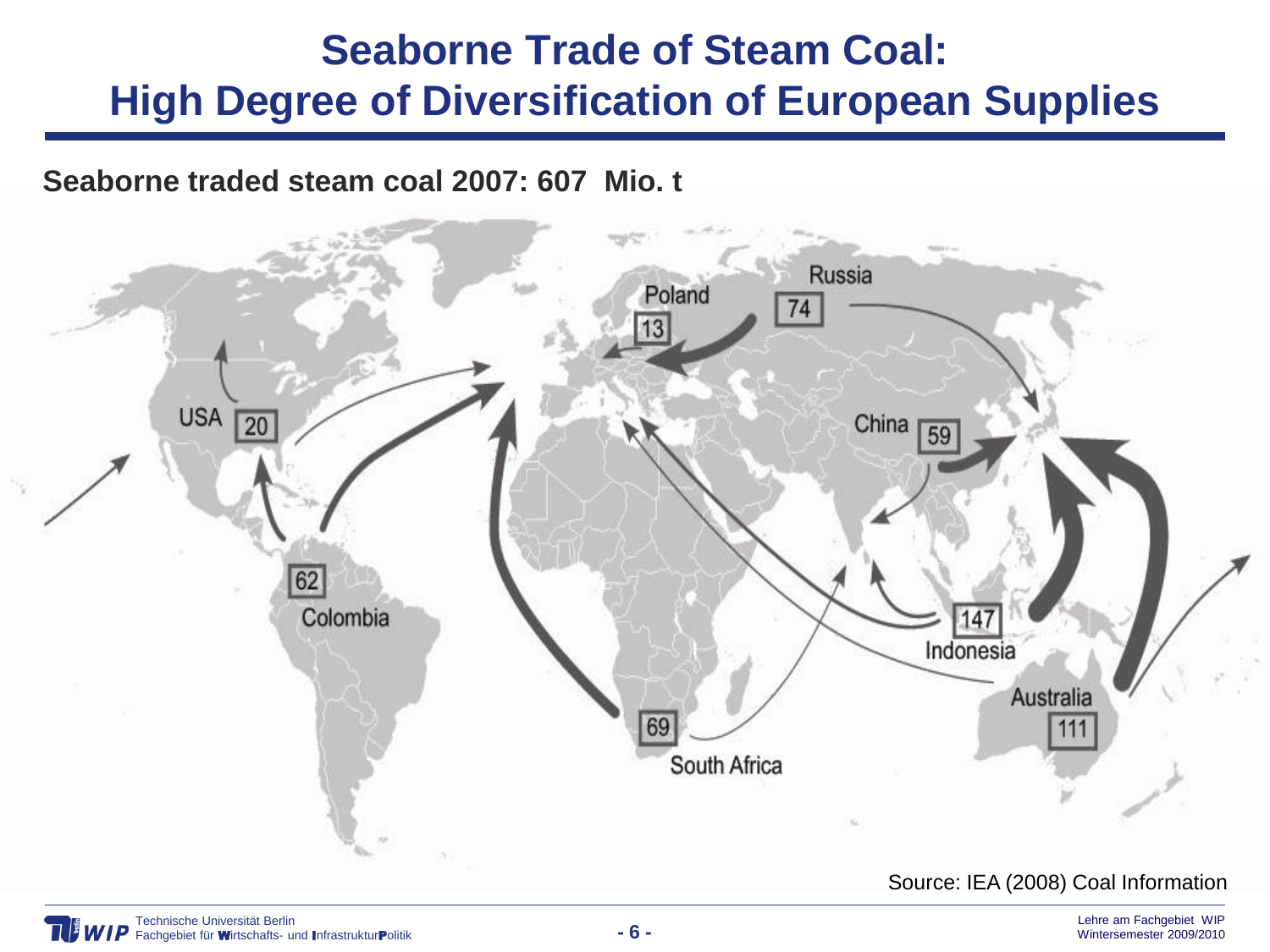#### **Diversification of Coal Supplies over Time Taking into Account Political Risk and Domestic Production**



Source: Deliverable 5.3.2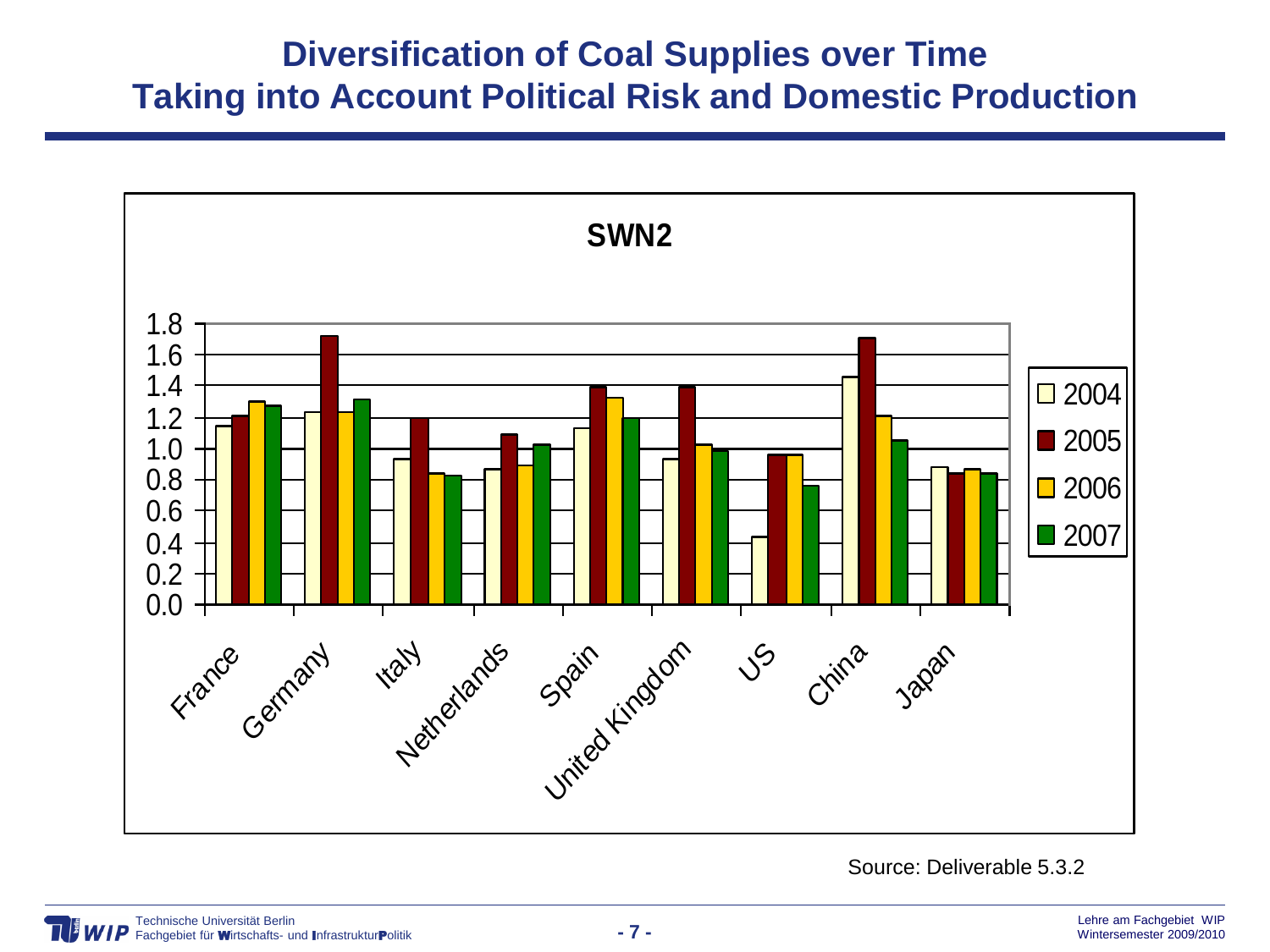### **Prices and Market Structure Conclusions**



- **The real prices are between the modeled price but in 2006 clearly closer to the perfect competition case.**
- **The results tend to indicate that the international steam coal market is competitive.**

**Other (than geo-political) risks in the long-term:**

- **under-investment, especially in transport infrastructure (railways, export terminals), in large exporting countries, e.g. South Africa → scenario analysis**
- **No reserve risk foreseeable**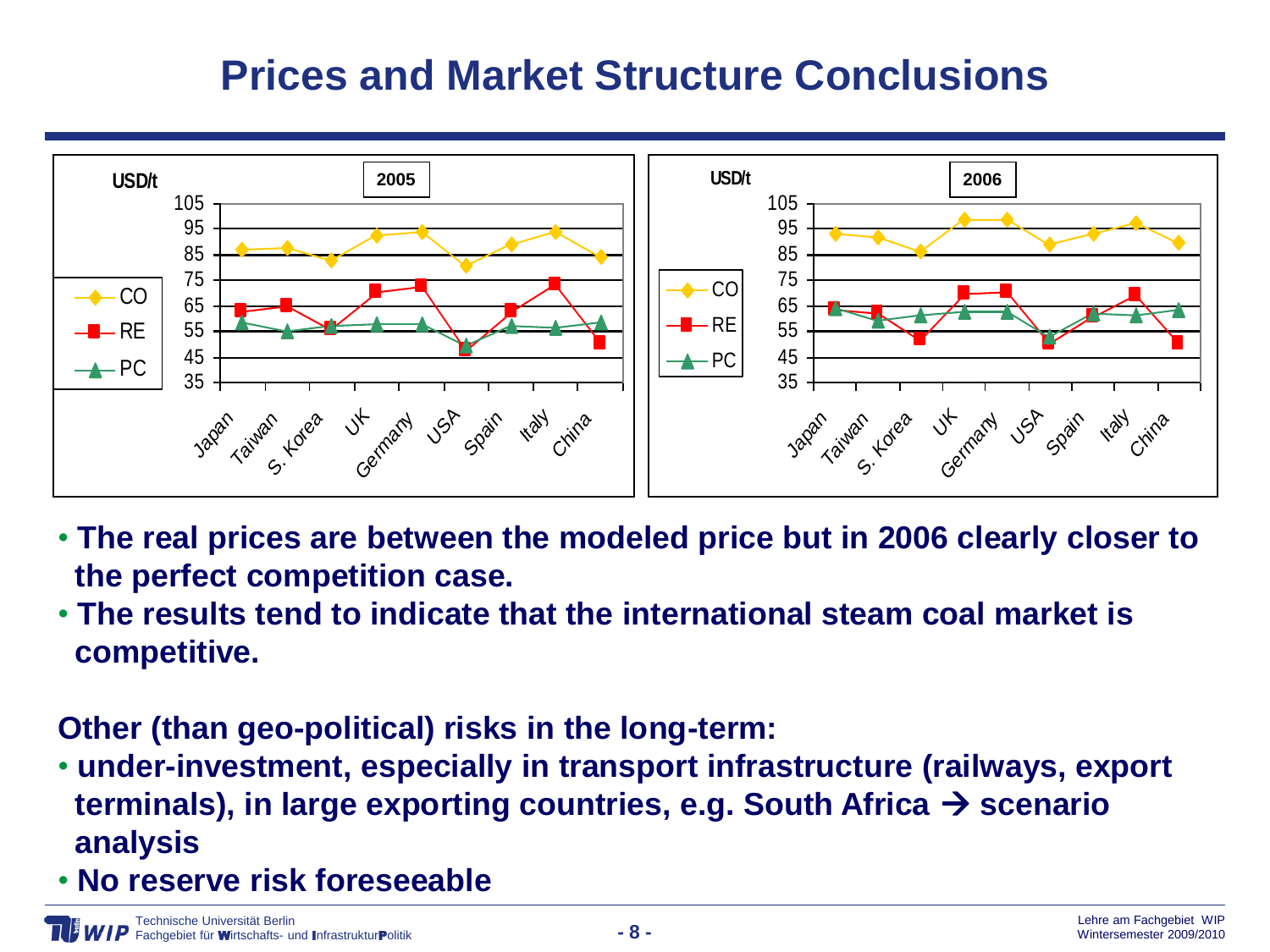### **Results 2006: Imported Quantities in Mt Evidence of Competitive Market**



**PC: Perfect competition simulation RE: Reference quantities 2006 CO: Cournot competition simulation**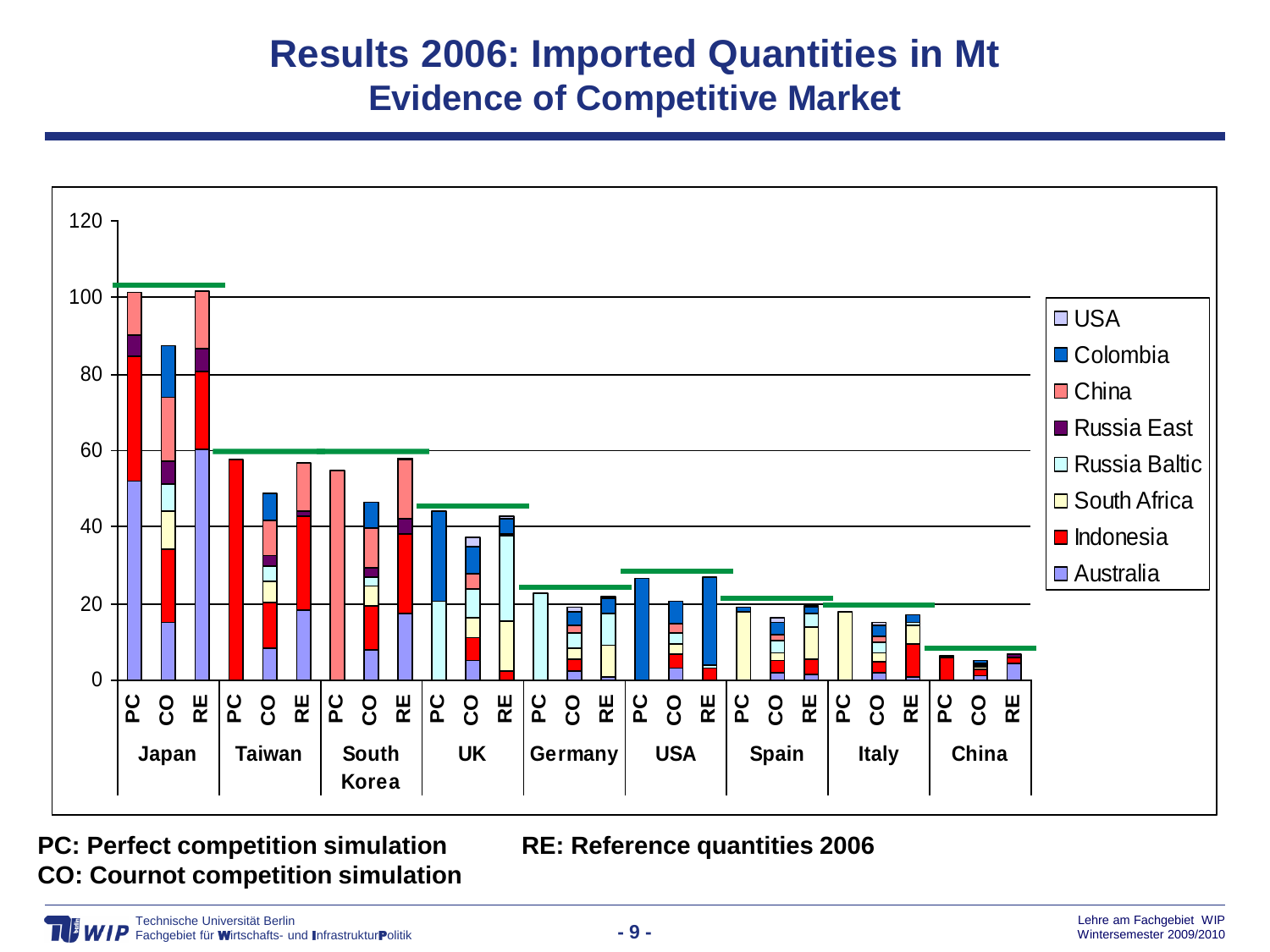### **Base Case Results 2030: Diversification Remains (in Mt)**

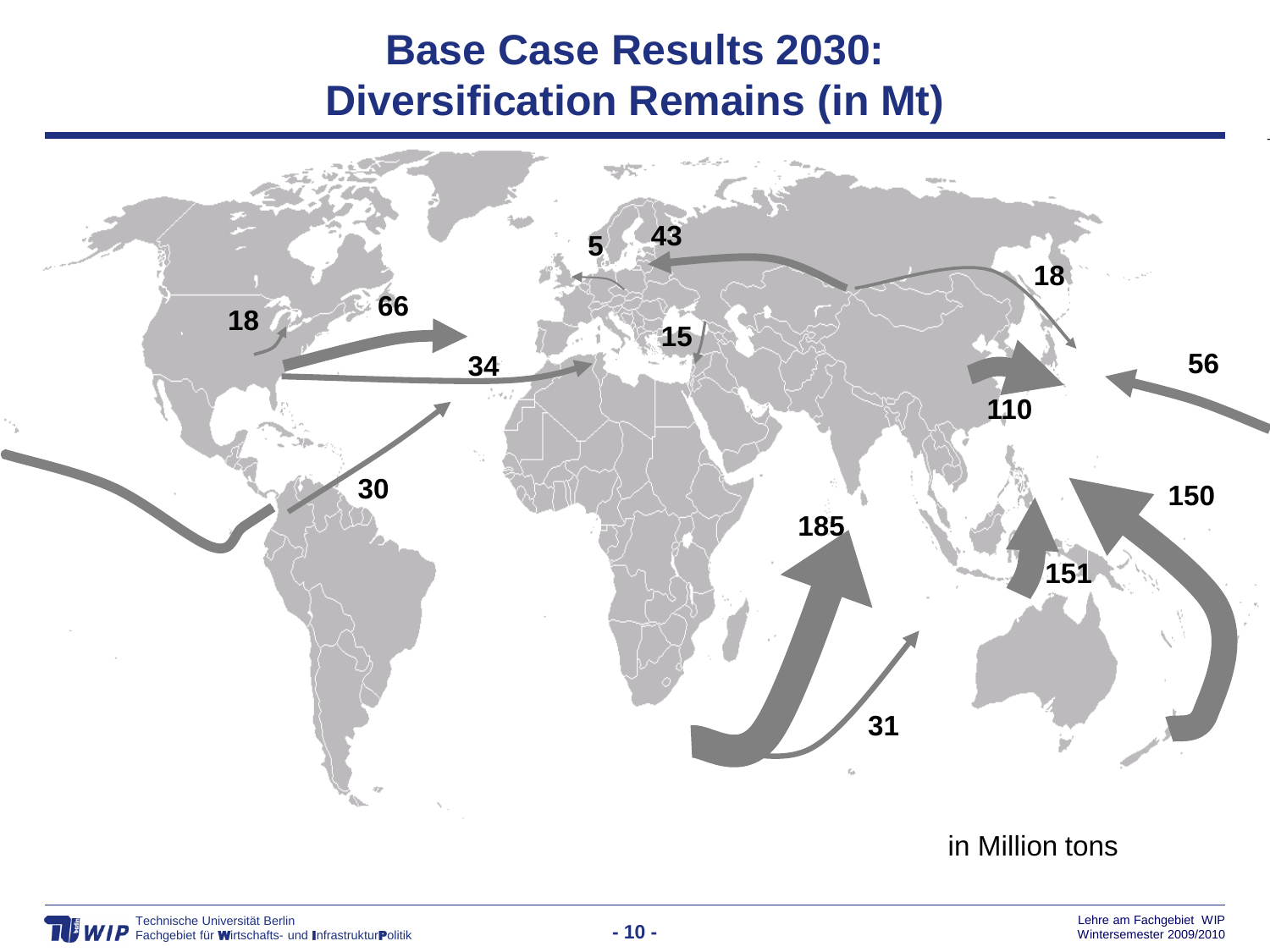## **Policy Conclusions (1): Upstream**

- **The real issue in European supply security regarding coal is not the resource availability, neither potential curtailments due to national export limitations**
- **Upstream, there are little worries about the supply security of (steam) coal**
	- Market monitoring should be continued, in particular on developments and prices in specific regions (e.g. China)
	- Competition authorities should continue to monitor international coal markets, with a special focus on mergers& acquisitions of "Big Coal"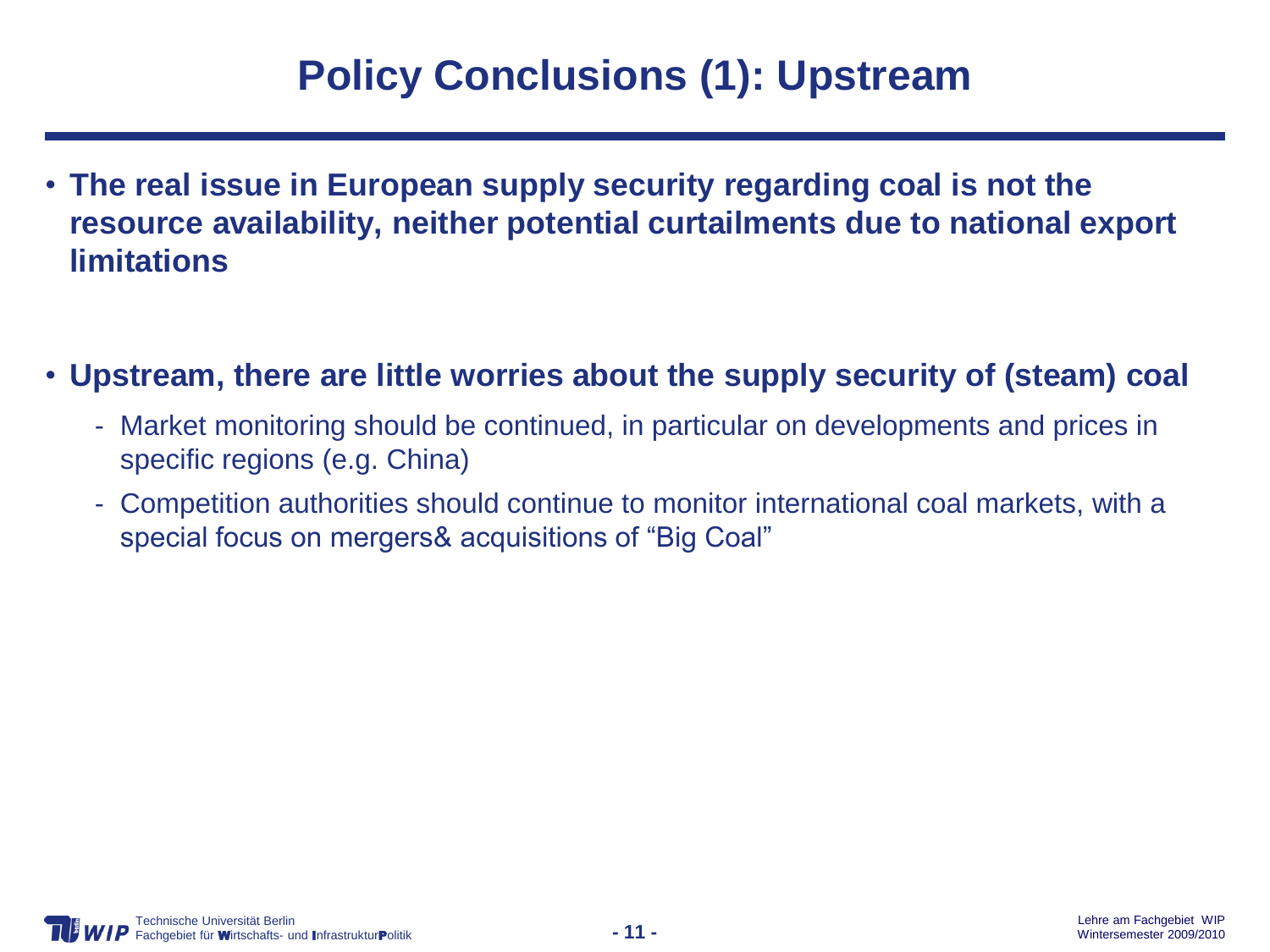### **Agenda**

#### **1.Introduction**

#### **2.(Steam) Coal: No Serious Supply Security Issues**

#### **3.The Real Issue: CCTS (Carbon Capture, Transport, and Storage)**

- 1. Wishful thinking …
- 2. … Reality
- 3. Modeling exercise
- 4. Focus on industrial emissions

#### **4.Conclusions**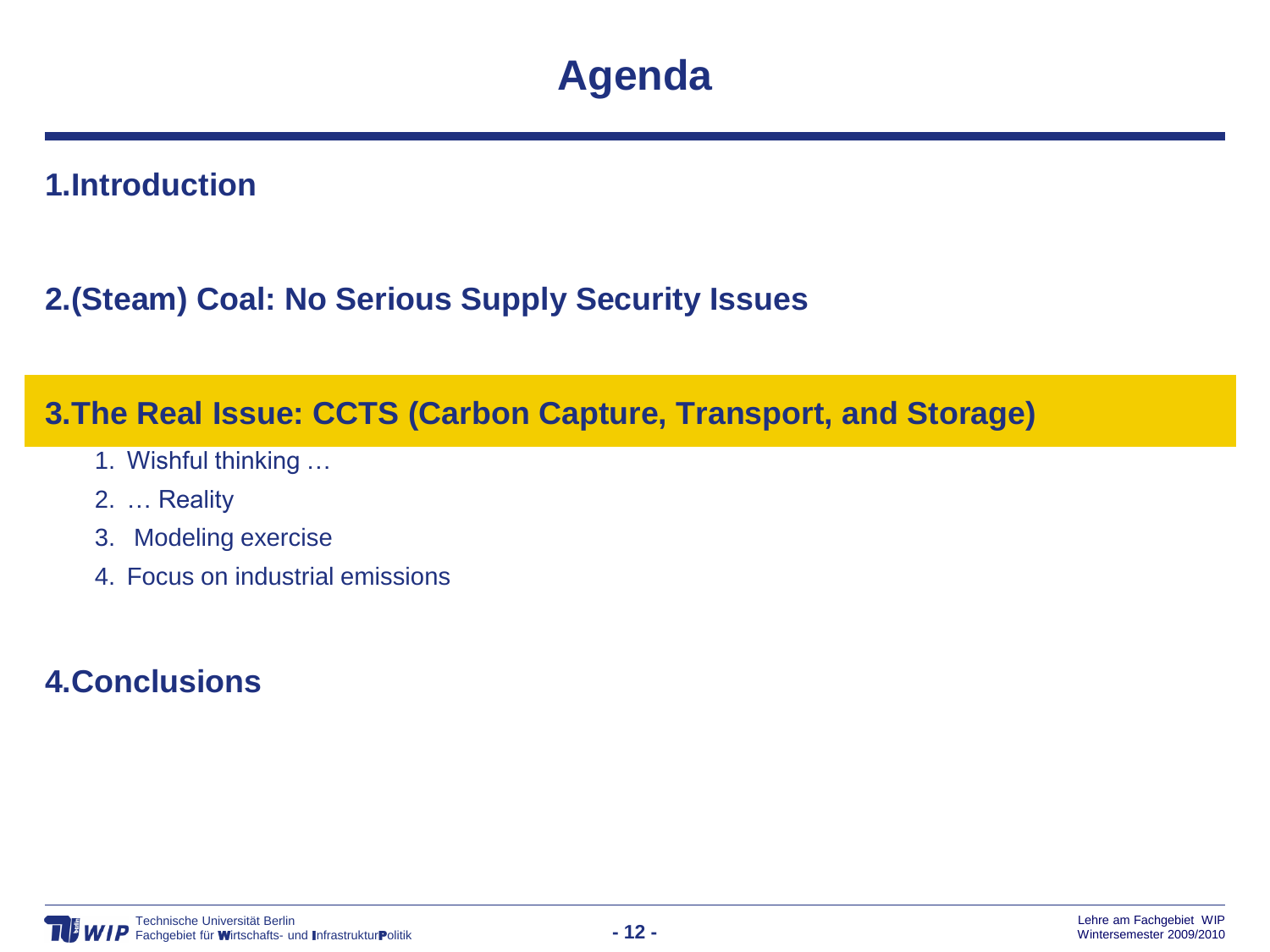### **3.1 "Wishful Thinking" (1) PRIMES Energy System Forecast (Sep. 2010)**

- **Baseline scenario:**
- **"For CCS, the scenarios assume that the infrastructure and the regulations will deploy and become operational after 2020. " (p. 23)**
- **5.4 GW installed by 2020**
- 35 GW installed by 2030;  $\sim$  8.7% of total generation (23.6% CO<sub>2</sub> captured)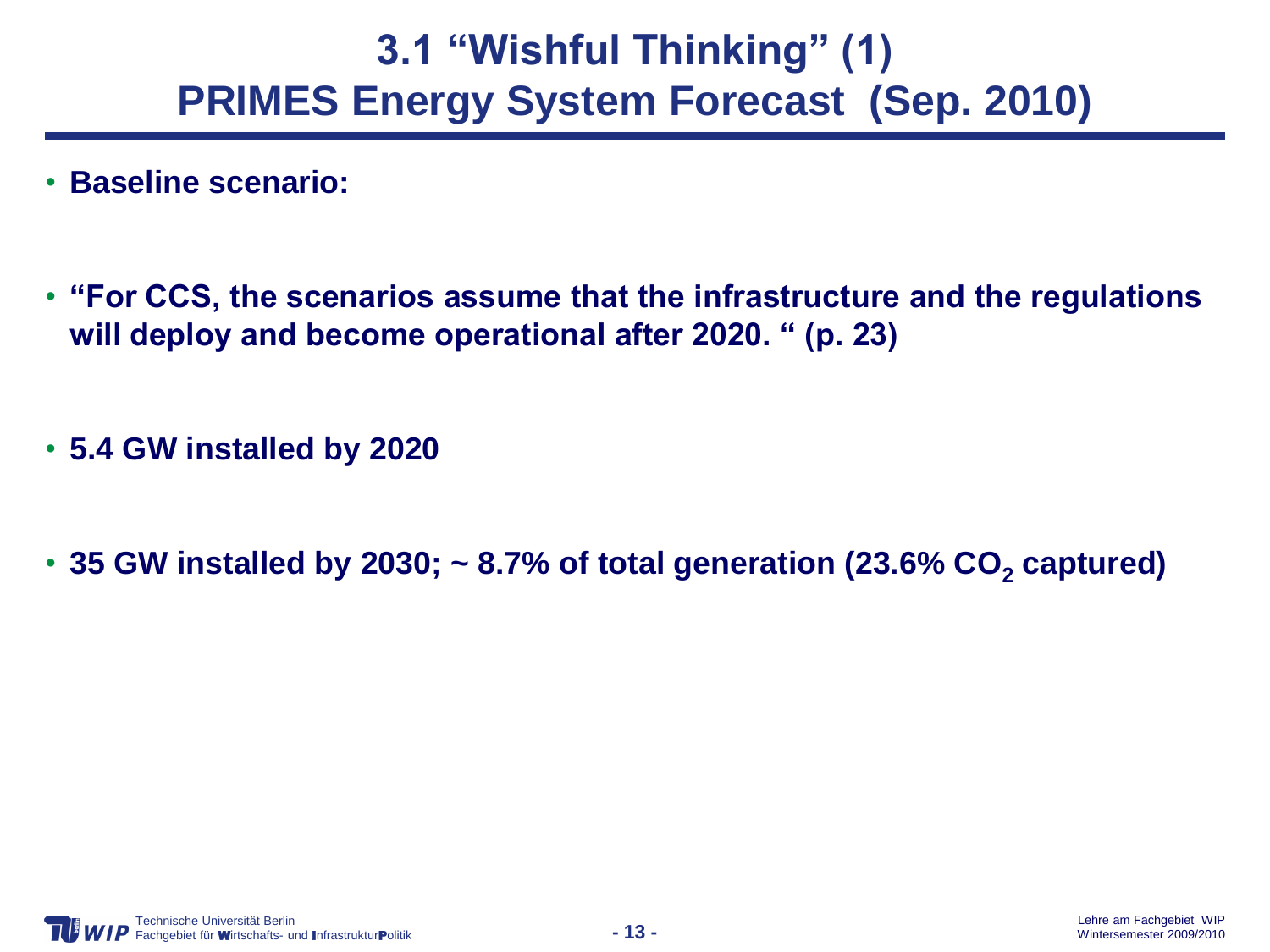### **3.1 "Wishful Thinking" (2): Investment Needs for CCTS**



#### **Global CO<sup>2</sup> pipeline development 2010-50. IEA, 2009**



- **The next 10 years are a critical period for CCTS (IEA, 2009).**
- **Among the 62 announced CO<sup>2</sup> capture projects, only 7 pilot projects are operating on the pilot scale.**
- **Assuming that all of the announced projects are realized by 2050 there still remains a gap of 40 projects to reach the IAE blue map scenario.**
- **This gap is higher with respect to regional projections. Only Europe could reach the IEA forecast by 2020 given 37 announced IEA., 2009 CCTS projects.**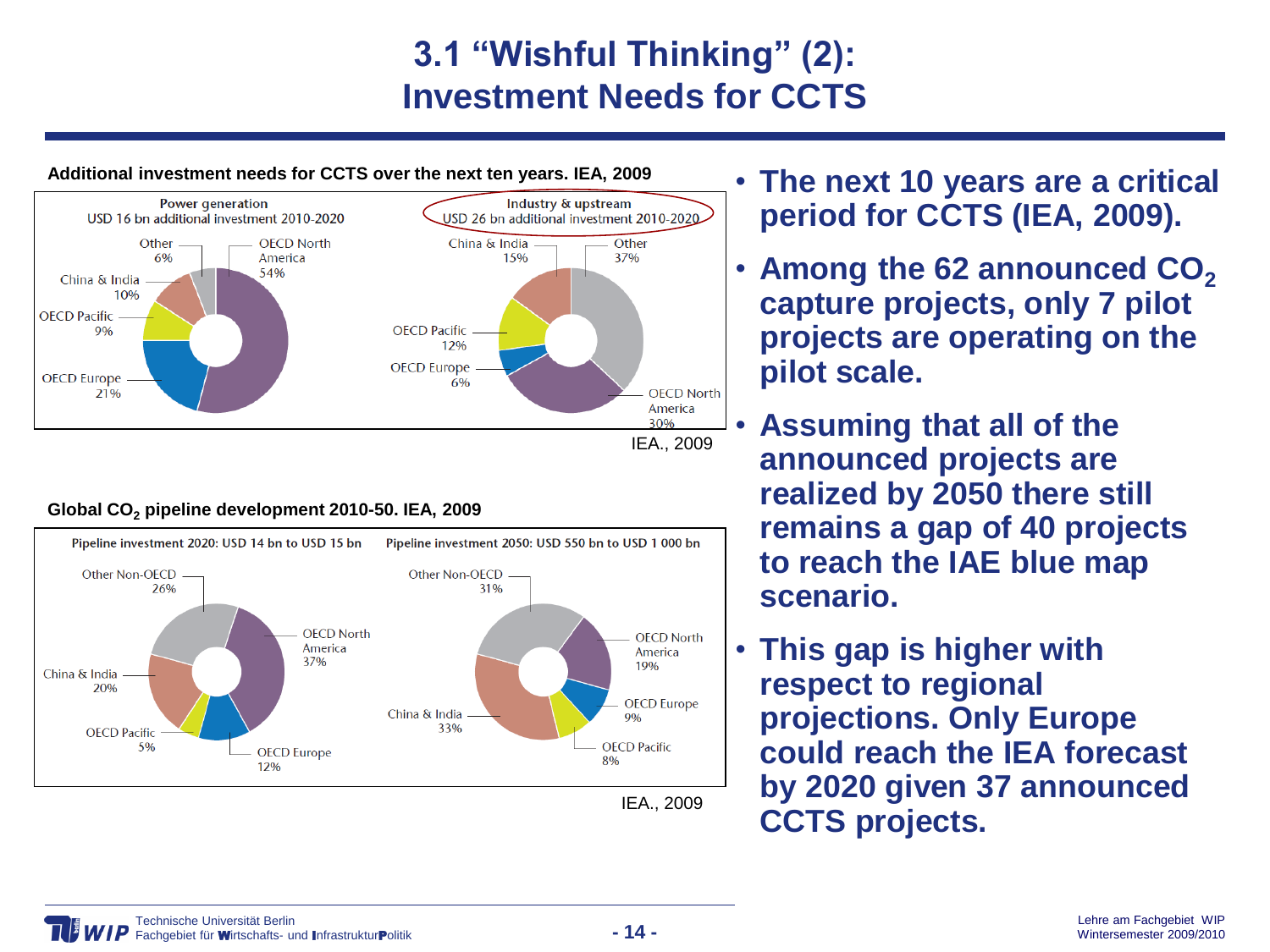## **3.1 "Wishful Thinking" (3): Announced EU Demonstration Projects (2008)**

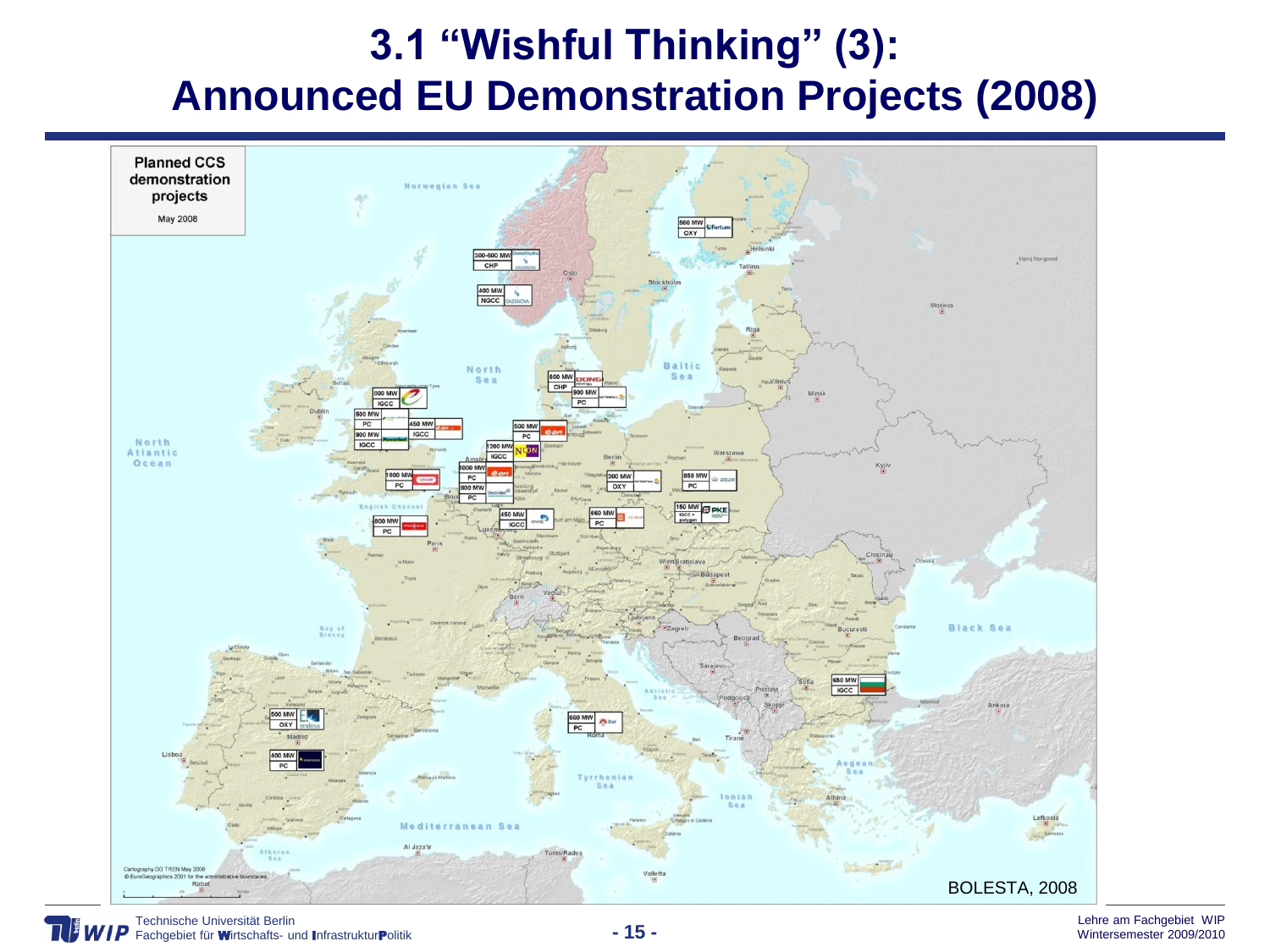## **3.2 Reality Check (1) CCTS Power Projects Operating, 09/2010**

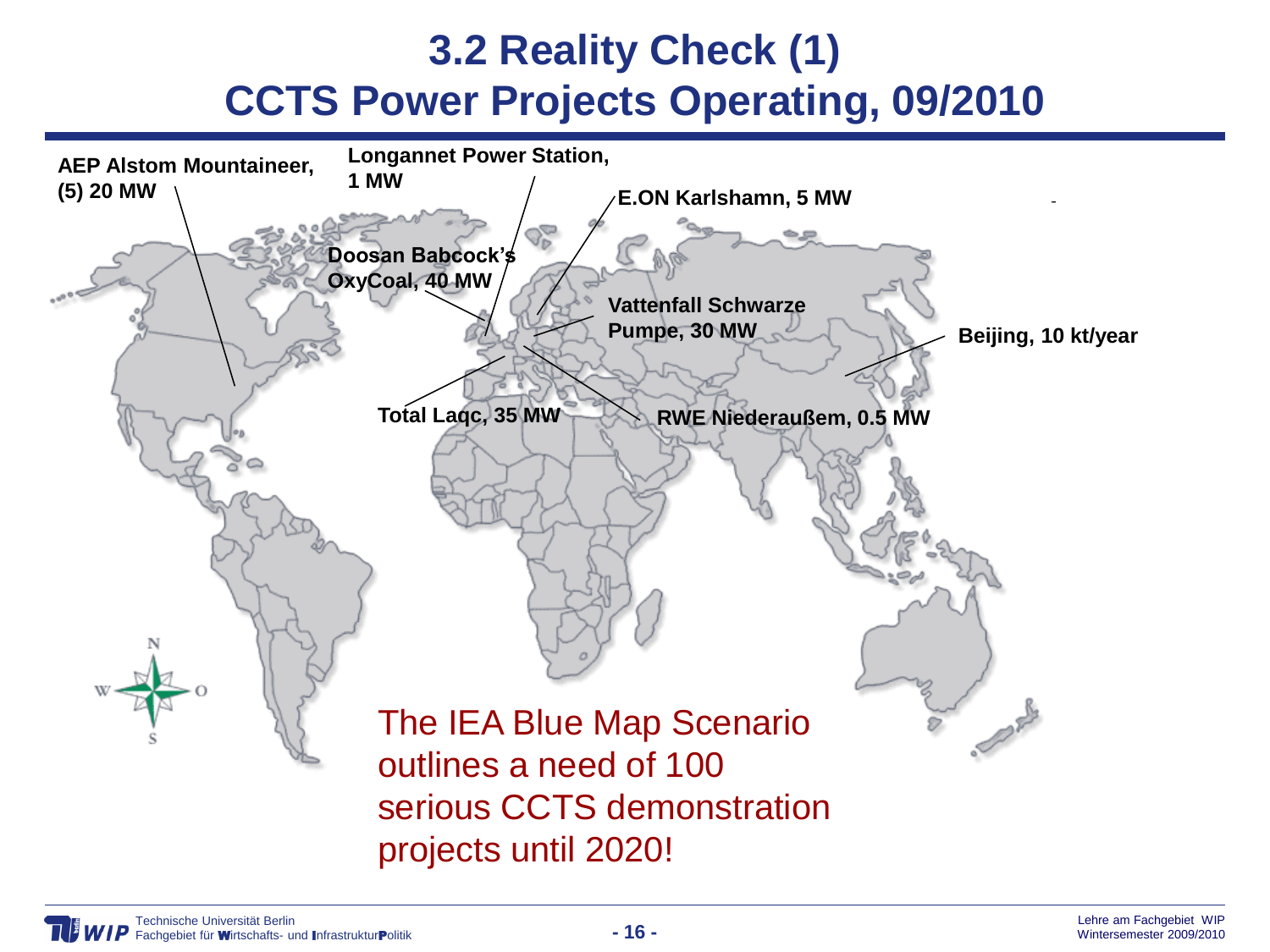## **3.3 Modeling a European CCTS Infrastructure: Scenario Key Assumptions**

| <b>Scenario</b>                             | Geological storage potential                                                                                                                      | $CO2$ certificate price in<br>2050 | <b>Public acceptance</b>        |
|---------------------------------------------|---------------------------------------------------------------------------------------------------------------------------------------------------|------------------------------------|---------------------------------|
| <b>BAU</b>                                  | <b>GeoCapacity</b><br>(100 Gt for Europe)                                                                                                         | 43 Euro                            | Onshore + offshore              |
| <b>Off 120</b>                              | <b>GeoCapacity</b><br>(100 Gt for Europe)                                                                                                         | <b>120 Euro</b>                    | <b>Offshore storage</b><br>only |
| <b>Conservative</b><br>storage<br>potential | <b>GeoCapacity Conservative</b><br>(50 Gt for Europe)                                                                                             | 43 Euro                            | Onshore + offshore              |
| Low storage<br>potential                    | 50 percent of GeoCapacity<br><b>Conservative</b><br>(25 Gt for Europe)                                                                            | 43 Euro                            | Onshore + offshore              |
|                                             | <b>Power Plant</b><br><b>Industrial Facility</b><br><b>Offshore Saline Aquifere</b><br><b>Onshore Saline Aquifere</b><br><b>Depleted Gasfield</b> |                                    |                                 |

Source: Own illustration based on input data from EEA (2007) and GeoCapacity (2009a, b)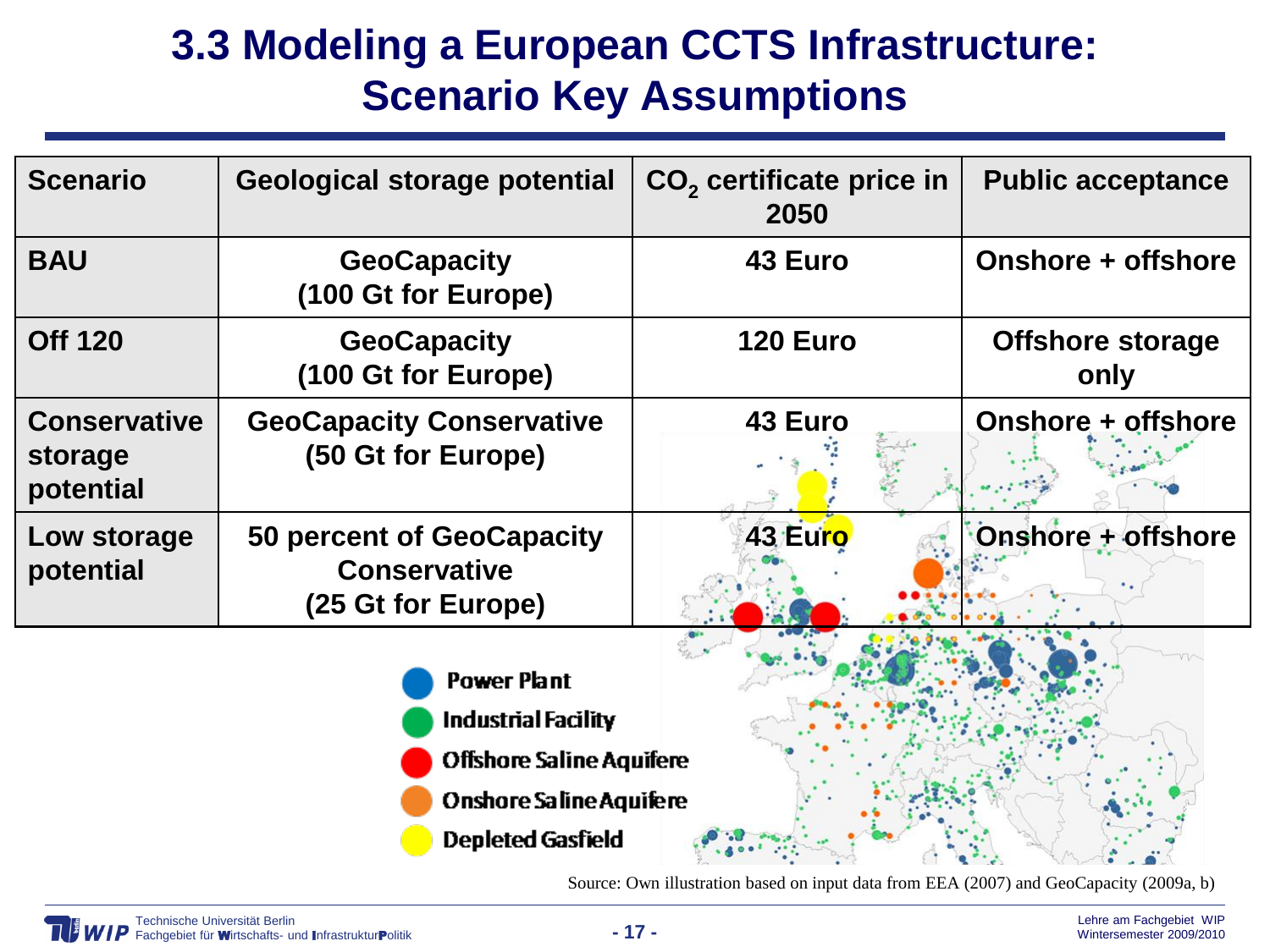### **Modeling a European CCTS Infrastructure: Scenario Results**

| <b>Scenario</b>                                 | $CO2$ price in<br>2050 [€] | $CO2$ stored via<br>CCTS in 2050 [%] | <b>Infrastructure</b><br>length in 2050<br>[km] | Share of CO <sub>2</sub><br>from industry<br>[%] |
|-------------------------------------------------|----------------------------|--------------------------------------|-------------------------------------------------|--------------------------------------------------|
| <b>BAU</b>                                      | 43                         | 19.4                                 | 2897                                            | 54.0                                             |
| <b>Off 120</b>                                  | 120                        | 24,7                                 | 15889                                           | 47,2                                             |
| <b>Conservative</b><br><b>Storage Potential</b> | 43                         | 13.5                                 | 1333                                            | 60.6                                             |
| <b>Low Storage</b><br><b>Potential</b>          | 43                         | 5.6                                  | ۰                                               | 66.8                                             |

- **Under certain assumptions, CCTS may theoretically contribute significantly to the decarbonization of Europe's electricity and industry sector**
- **Results reveal that the development of the CCTS infrastructure is highly sensitive to the availability of storage sites.**
- **An early integration of Europe's industry and electricity sectors in the CO<sup>2</sup> infrastructure planning increases network efficiency.**
- **In all scenarios, industry plays an important role as a first mover to induce deployment of CCTS.**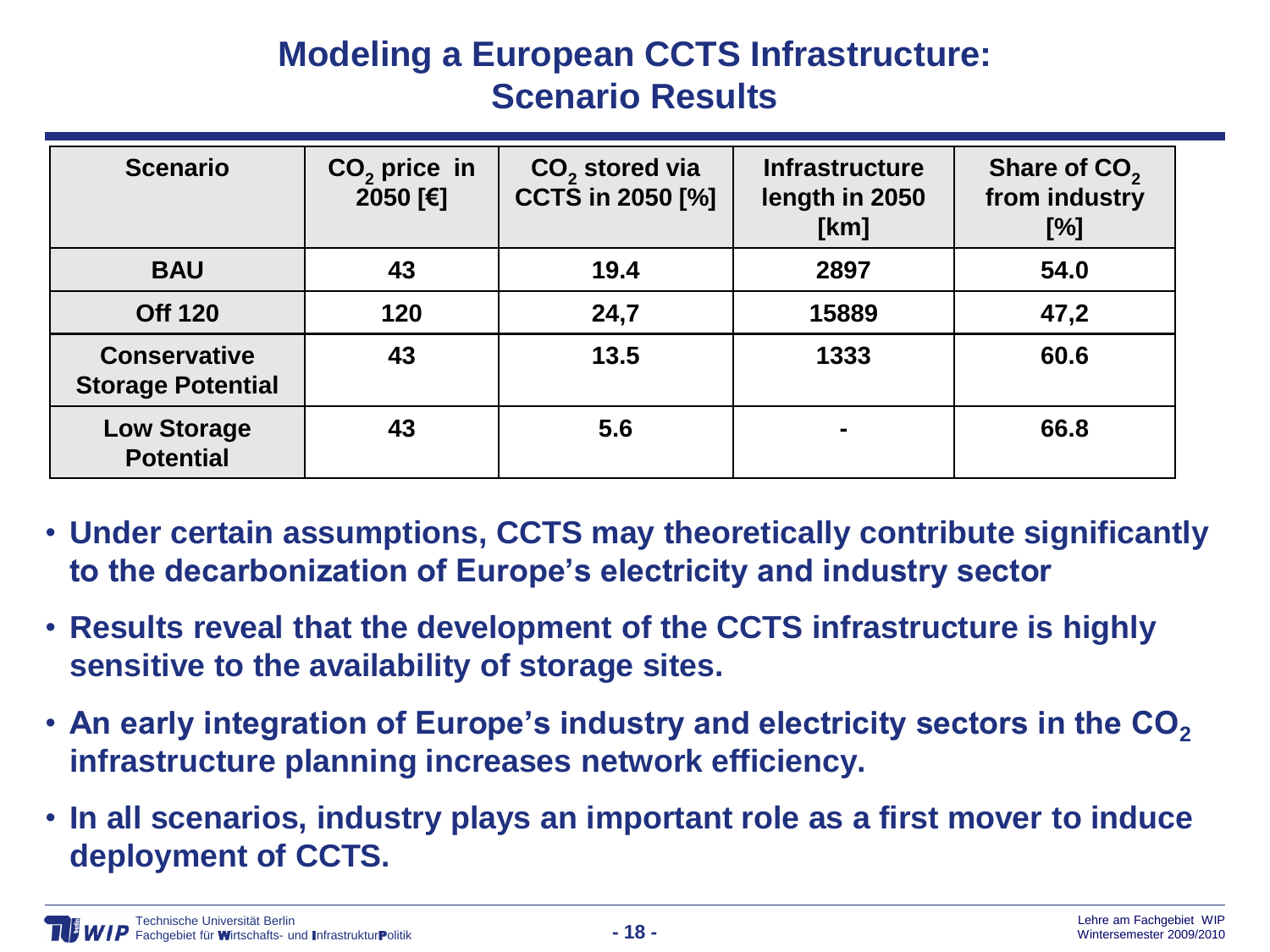# **Alternatives to CCTS in Industrial Applications**

- **Cement: responsible for more than 5% of global anthropogenic CO<sup>2</sup> emissions.** 
	- Production of 1 ton Portland cement results in 0.65 0.92 tons of carbon
	- Alternative production processes under development,
- **Iron/Steel: the iron and steel industry accounts for about 19% of final energy use and about a quarter of direct CO<sup>2</sup> emissions from the industry sector.** 
	- $CO<sub>2</sub>$  neutral iron production in combination with biomass gasification (CO),
- **Pulp/paper: responsible for ~ 6% of industrial final energy use**
	- Already high share of biomass co-firing ( ~50%) and CHP
- **Hydrogen: due to much lower costs and technical maturity, H<sup>2</sup> production primarily based on the steam reformation of natural gas.**
	- Electrolysis with renewable based electricity could lower carbon emissions significantly
- **Ammonia: CO<sup>2</sup> emissions**
	- Use of "green" hydrogen possible, but uneconomical (q.v. hydrogen)
- **Refineries: the use of hydrogen will increase with the use of heavy oils, oils sands and oil shale**
	- Use of "green" hydrogen possible, but uneconomical (q.v. hydrogen)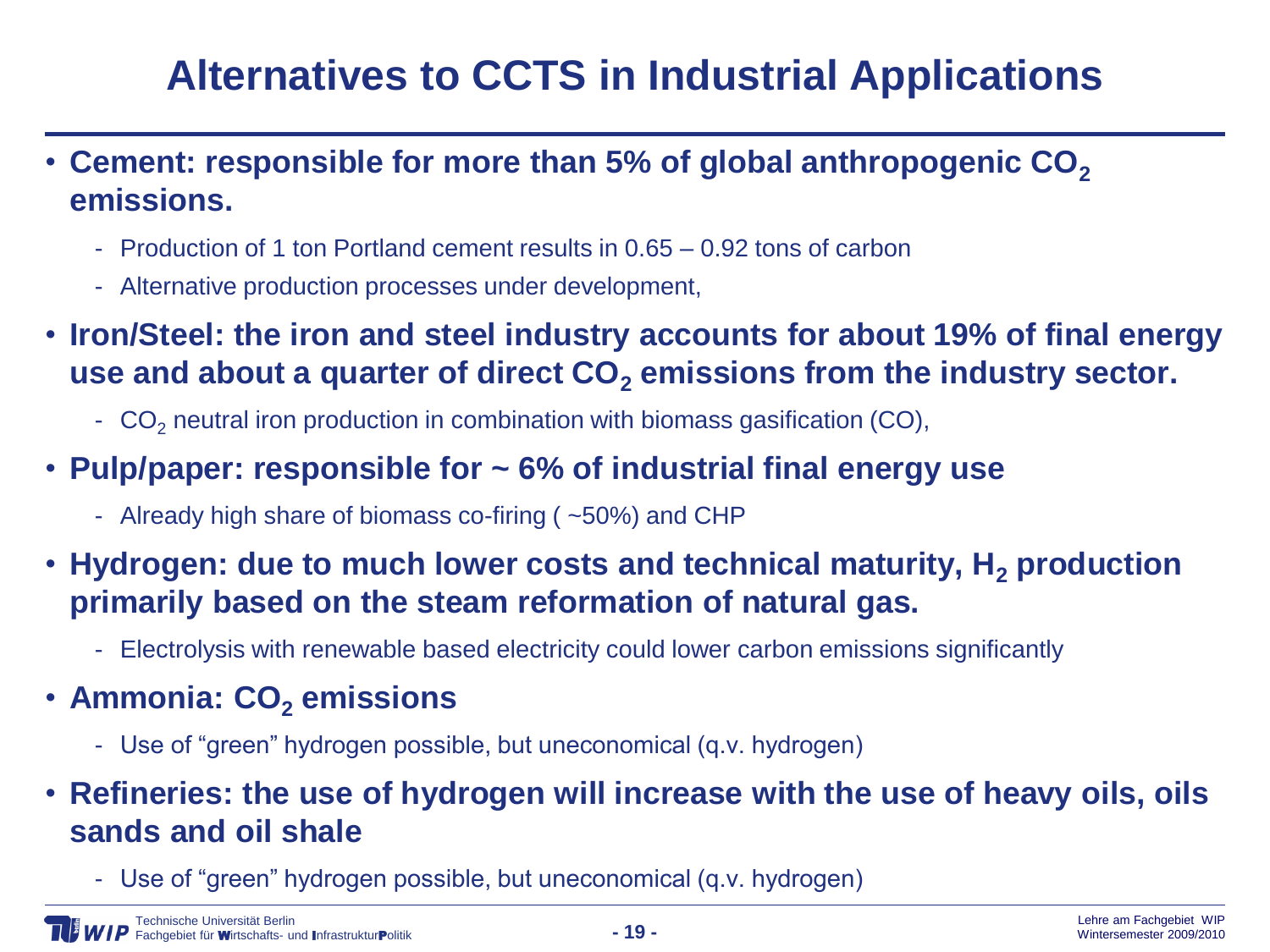### **Agenda**

**1.Introduction**

**2.(Steam) Coal: No Serious Supply Security Issues**

**3.The Real Issue: CCTS (Carbon Capture, Transport, and Storage)**

**4.Conclusions**